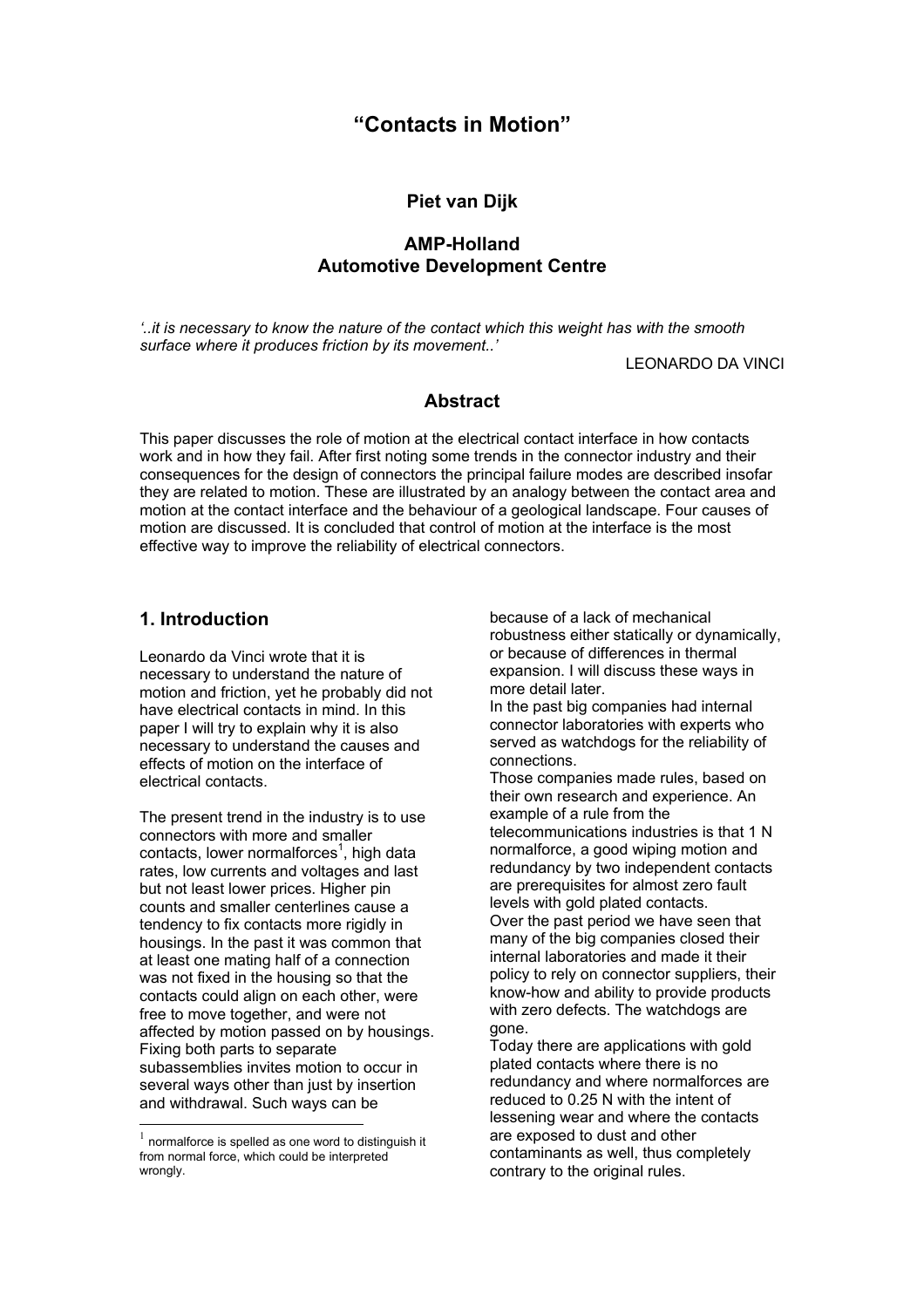Also we come across situations where a contact spring of good design will not give a reliable connection, just because of a lack of rigidity in the connection system as a whole, leading to relative motion at the contact interface. Applications tend to become less forgiving for electrical reasons as well, for example high data rates are sensitive to intermittence due to occurrences at the connector interface, also sensors are more sensitive to small voltage fluctuations.

Not every application is critical however. If the voltage is high enough the electrical field will be strong enough to form a conductive path by fritting. If the electrical circuit has enough inductance it will not be sensitive to short interruptions. The dependence of connector reliability on so many different parameters means that it is reckless to make a general statement that a certain connector is reliable. Reliability is an attribute that depends on the connector and on its application. It is important that responsible designers and purchasing people are well aware of possible risks of failure, however difficult it is to quantify these risks. **Therefore the involvement of connector designers in an early stage of system design is a must**.

#### **2. Connectors**

Connectors are electromechanical systems that are designed to enable connection and disconnection, normally by insertion and withdrawal. The requirement for connectors is that their influence on the function of the electrical circuit must be small enough to be acceptable. When clean metal contacts are pressed together they transmit electrical current very well, even under loads lower than one Newton. Problems arise when contact surfaces become contaminated by substances such as oxides, salts, moisture and organic matter, and particularly once they move relative to each other.

#### **2.1 How contacts work**

Gold and tin are the most used top layers in surface finish systems for electrical contacts.

Gold is used because of its unique nobility. enabling the use of normalforces of 1 N and lower in connector contacts. Gold surfaces are supposed to be relatively clean and to remain gold, consequently they are sensitive to contamination and to wear-through. The challenge is to have enough force and the proper geometry to

penetrate through the contamination layers, yet not so much force (at a given geometry) that wear-through occurs. With hard gold plated contacts a number of 1000-10,000 mating cycles is possible before wear through takes place. Tin is a very soft metal. It is protected by a very hard and brittle oxide-layer, quickly formed and always present on top of the soft tin layer. This combination of thin hard oxide on a soft substrate makes it attractive as a contact finish. With forces of 1-3 N the thin oxide layer is easily broken and a large conductive area is generated between the surfaces to be connected. Of course these forces causes deformation and wear in the process of breaking the oxide layer repeatedly over large areas, so that the number of mating cycles is bound to be limited to 10-100.

For gold plated as well as for tin plated contacts it is important to find a good combination of contact material, contact geometry and a contact spring that is stiff enough to provide mechanical stability, and also resilient enough to limit the normalforce range. This normalforce range depends on tolerances of the spring and pin dimensions and of the alignment. Insertion forces will have a wider force range, because of the extra tolerances on the lead-in geometry and the variability of the coëfficient of friction.

#### **2.2 How contacts fail**

The major failure mechanisms for gold and for tin plated contacts are very different in appearance. Gold plated contacts will fail mostly by contamination, pore corrosion, corrosion creep and/or wear-through in the contact area.

With tin-plated contacts the major cause of problems is fretting corrosion, whereby the combination of cyclic motion and oxidation forms a very much localised corrosion spot.

Despite the difference in appearance between the failure mechanisms for gold and for tin, the underlying mechanism for failure is in both cases related to sliding motion at the contact interface. Motion causes wear and deformation, it creates reactive surface and it pushes contaminants to and from the contact area.

This is why it is important to understand the effects that motion has on the interface and the possible causes of motion. Paragraph 3 will deal with the effect of motion on contact interfaces and paragraph 4 with the different causes of motion.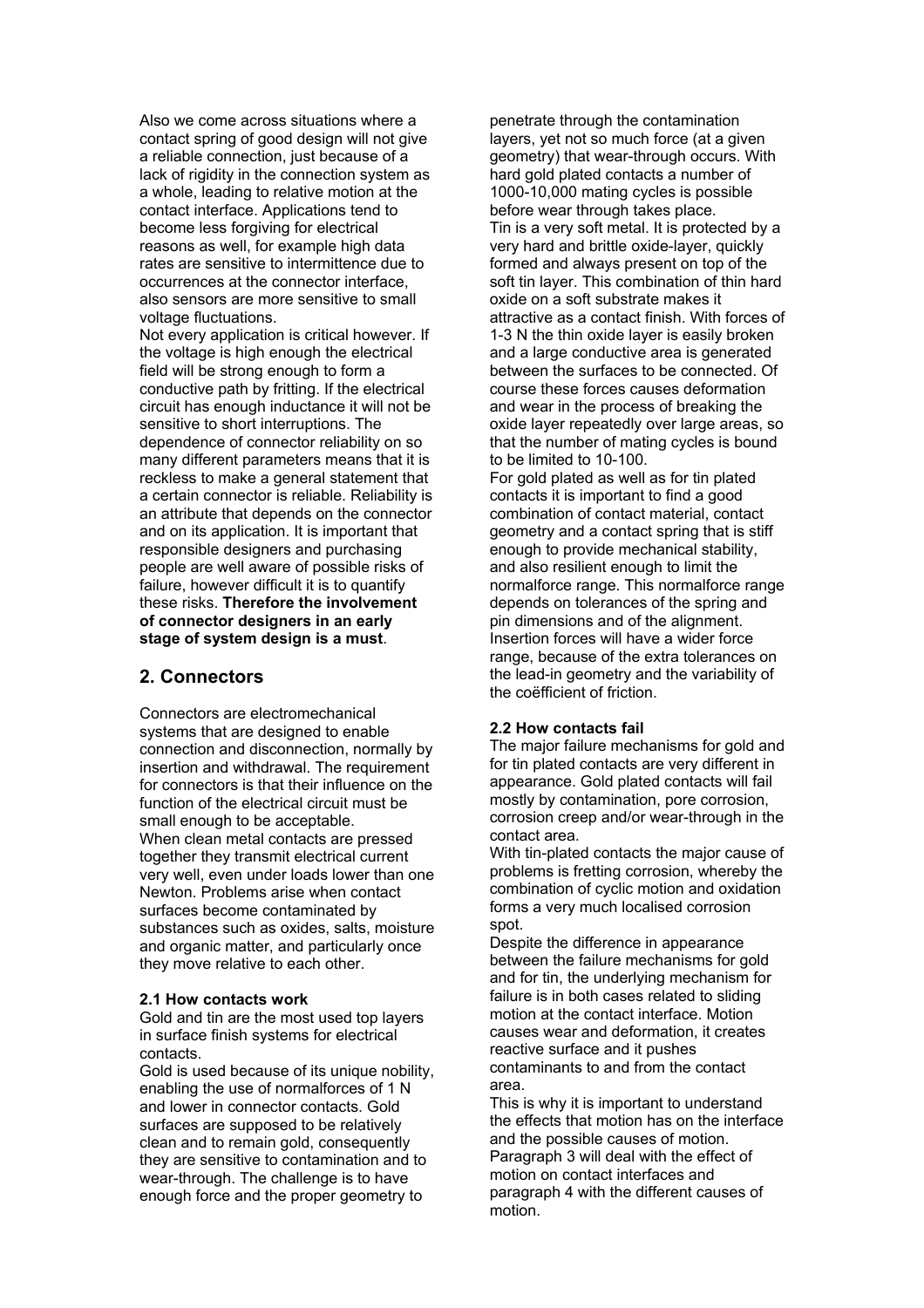## **3. Interfaces in motion**

The earliest known descriptions of friction at the interface are from Leonardo da Vinci (1452-1519) and from the French scientists Mantonson (1699) and Coulomb (1781). To their surprise they found that the friction force depends on normalforce and coëfficient of friction only, not on apparent area or geometry. They were also surprised that the coëfficient of friction is very similar for most metals, and found it to be very dependent on surface contamination like with oxides, moisture and organics.

In the middle of this century Bowden and Tabor in 'The Friction and Lubrication of Solids' [1] [2] presented the modern understanding of friction, while HOLM in his famous book 'Electric Contacts' [3] discusses electrical contacts more in particular. They depict contact surfaces as a collection of individual spots (so-called contact asperities or a-spots) that transmit the current from one surface to the other. Williamson in his paper 'The Microworld of the Contact Spot' [3] makes it more imaginable by comparing it to placing Vermont upside down on New Hampshire. Also the Nürnberg neighbourhood lends itself to such visualisation. At a hundred million times magnification 1x1 mm transforms to  $100x100$  km. A 1  $\mu$ m thick plating layer, consisting of metal atoms, on a surface with a roughness of  $0.5 \mu m$ transforms to a 100 meters thick layer of golf balls on top of 50 meters high hills. Pressing a hemispherical surface with a radius of 1mm and a flat surface together with a normalforce of 1 N generates a contact area of about 40x40 um or 4x4 km. Not all of this area is in electrical contact; it is just the general area in which many hills touch, forming a real area of mechanical contact of about 8 km<sup>2</sup>. The proportion of electrically conductive area depends still on the amount and nature of oxides and organic matter on the surface. My contribution today is to add motion to this picture. Let us look at a slow sliding speed of 1mm/min like in a piece of test equipment. If one magnifies this speed with the same factor  $10^8$  you have to imagine standing in a valley and looking up to a moving hemispherical counterpart that passes at a height of about 25 meters with a speed of 6000 km/hr. It will cause the ground underneath you to be depressed by 50 meters while the 4 km spot passes by in about 2.5 s. It is easy to imagine that such movement plays an

important role in the formation of a much larger contact surface than normalforce alone would generate. On the microscale the sliding motion causes a lot of deformation and wear, it has a strong cleaning effect as well. In many investigations on contact materials the contact resistance is measured without applying a wiping motion. Although this is fine for the detection of surface films, it does not say much about how materials will behave as a contact material after a wiping motion. Also in some papers true surface area is estimated and contact resistance calculated as if there were no wiping motion. It is generally known from field experience that even gold plated contacts need a wiping motion in order to be reliable. The effect of the wiping distance, normalforce and geometry is discussed in papers by Brockman, Sieber and Mroczkowski [4], the effect of lubricants on the wiping motion in a paper by myself [5].

## **4. Causes of motion**

The previous paragraph depicted motion at the interface and its effect on electrical contacts. An important issue is whether it is possible to prevent motion at the interface. Some papers suggest that some motion will always take place at interfaces. This is a theoretically true statement, particularly if thermal expansion is considered. However some motion does not mean gross slip, it may be either partial slip or a small rocking or wiping motion or both. We know cases where connectors function properly at one place in a piece of equipment and fail at another place in the same piece of equipment: there was no slip at the interface at one place while it did occur at the other place. Papers by van Meijl and myself [7] [8] and by Kassman Rudolphi and Jacobson [9] compare situations with gross slip to situations where the construction is improved and gross slip prevented. In both cases stable electrical behaviour could be achieved.

It follows that a more detailed analysis of causes of motion is important. Four causes of motion are distinguished and will be discussed below.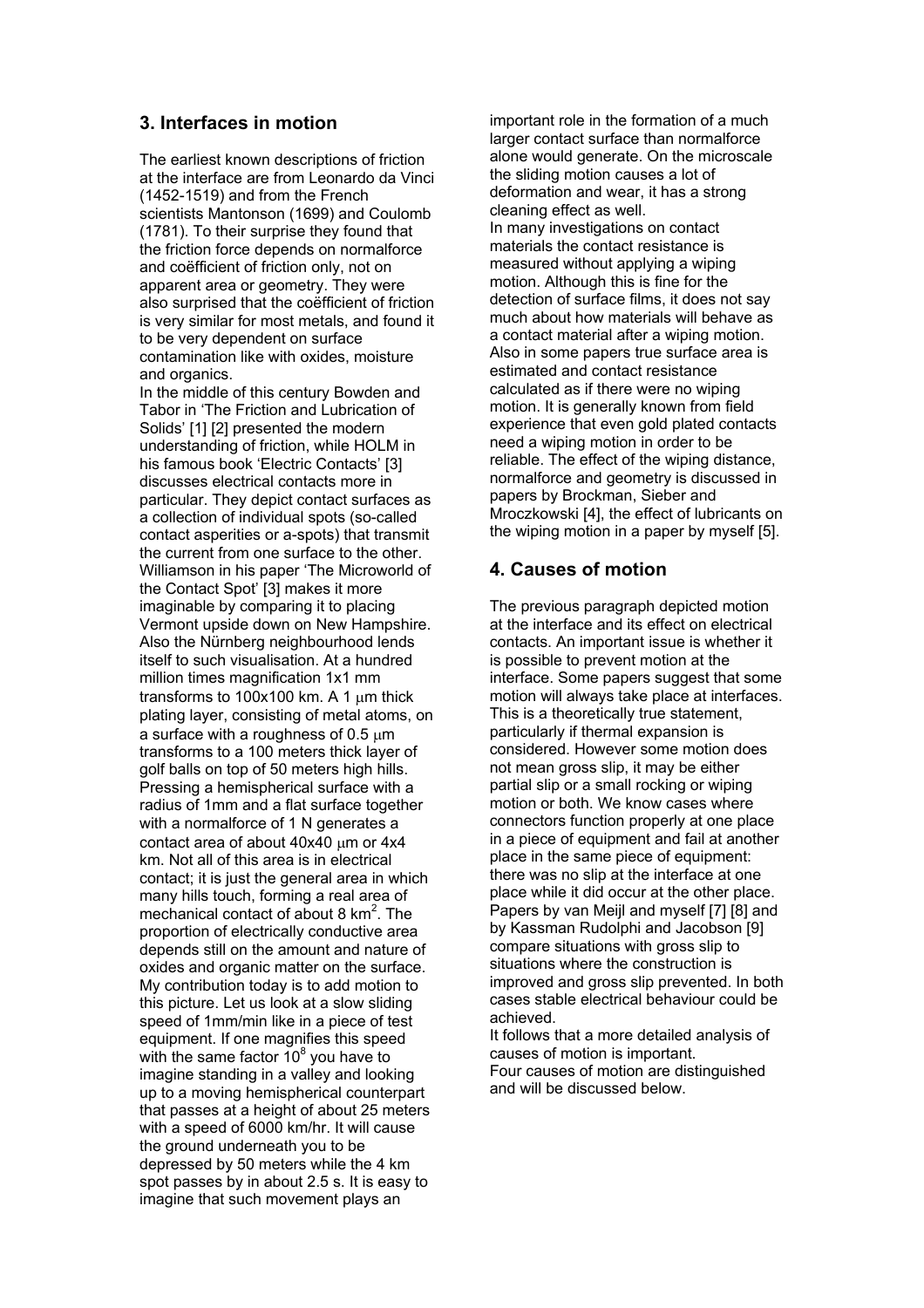#### 4.1 **The sliding motion during insertion/withdrawal**.

This motion is directly associated with the function of the connection and is the only motion at the electric contact interface that is intentional. It is studied in many papers. An important consideration is the trade-off between on one hand high force and sharp geometry to penetrate through nonconductive surface films and on the other hand low force and round geometry to limit wear. Testing by insertion/withdrawal cycling is included in test and product specifications. There are several problem areas. One is that such tests do not reproduce well (due to different surface conditions). Further that the samples are not always representative (process changes, tolerances). Also there is a difference between mating by hand and mating by machine. Further there is a fundamental difficulty in relating a test sequence with a number of matings followed by a gas or humidity/temperature exposure and a resistance measurement to a field condition where the mating cycles and environmental exposures take place in a more random order. Wear and the effect of underplate and substrate and lubrication are investigated and discussed in papers by Antler [10] and by Antler and Drozdowicz [11]. Tangena [12] has undertaken an effort to approach this with a finite element model, an approach also advocated by Fluss [13] and certainly worthwhile as it can generate a more detailed understanding of the wear process.

4.2 **Interfacial motion caused by play or low stiffness in the connection system**. In hand-held devices, for example, battery connections are often mounted with play using springs that are soft in relation to the mass of the battery. These masses will under conditions of shock or external force changes move over distances of 0.1 mm or more. The number of cycles is very dependent on the application, but can easily be 10 per day. This adds up to 15.000 cycles over a 5-year life cycle, more than you would specify as a number of insertion cycles.

### 4.3 **Interfacial motion due to differences in thermal expansion**.

If there is no play and if part of the construction is of plastic material and another part of a metal relative motion can very well take place at the contact interface. This can either be due to the difference in coëfficient of thermal expansion or to temperature differences between parts of the construction. Long card edge connectors and IC-sockets are examples where such phenomena occur. Cable connectors where the insulation of wires is glued to the housings are another example. The number of cycles depends on the application, but anywhere from 10.000 to 100.000 for a life cycle of a product is likely.

#### 4.4 **Interfacial motion caused by vibration in racks, cable and connection systems**.

From transportation by truck or train of large printed circuit boards mounted in a rack and connected with edge or twopiece connectors it is known that they sometimes arrive with worn-through contacts. Also the design of connections to vibrating car and truck engines requires extreme care to avoid problems of relative motion and fretting corrosion. The number of fretting cycles will be exceedingly large if relative motion takes place: 36.000- 180.000 per hour with frequencies like 10- 50 Hz!

An EEC subsidised Brite/EuRam project group with European connector users, connector manufacturers and universities (ELECON) performs a study titled "Functionality of electrical contacts subjected to mechanical vibrations". The major issue is how much motion is allowable under circumstances of vibration and how this motion or its effect can be reduced.